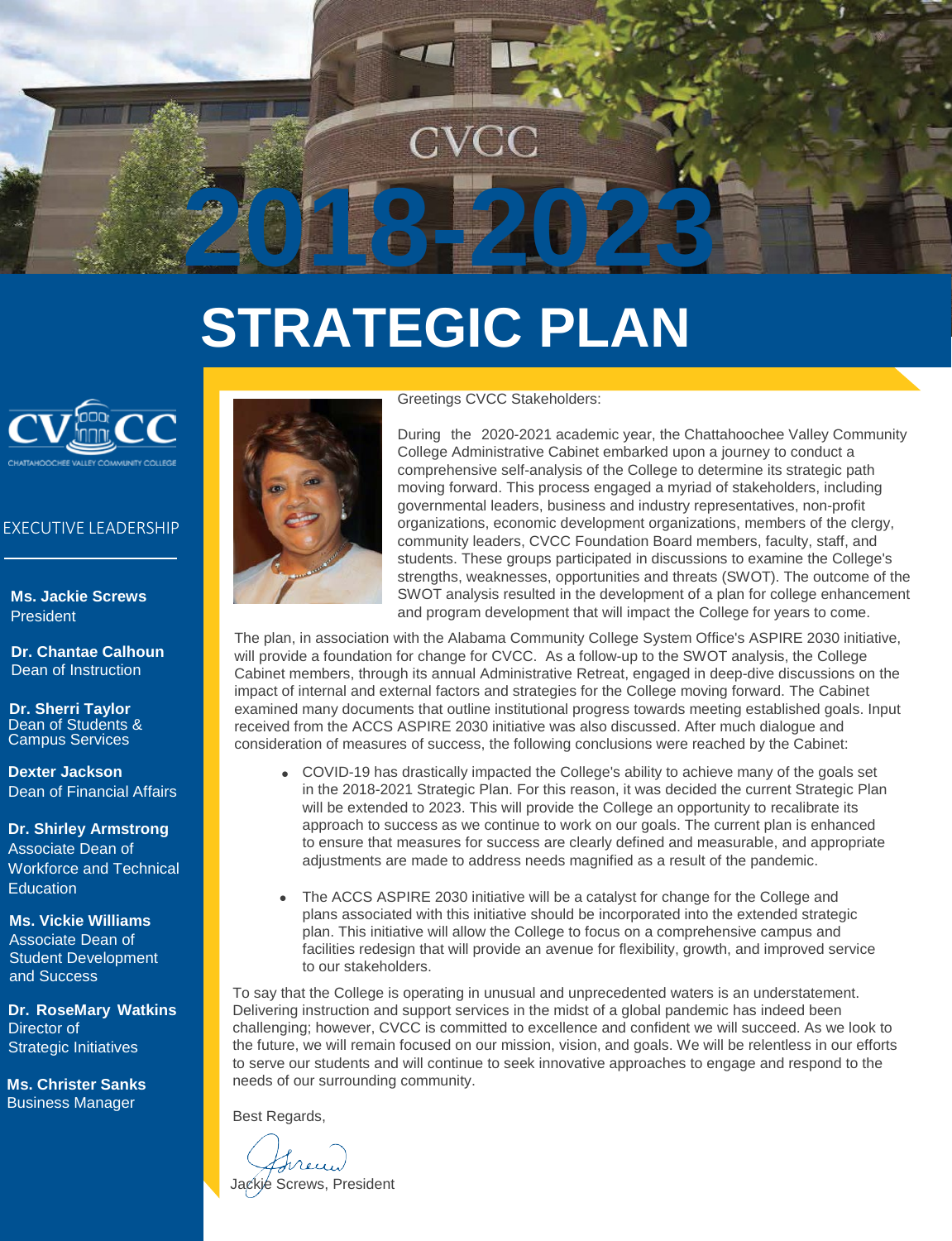### ACCREDITATION

Chattahoochee Valley Community College is accredited by the Southern Association of Colleges and Schools Commission on Colleges (SACSCOC) to award the Associate of Arts, Associate of Science and Associate of Applied Science degrees. Questions about the accreditation of Chattahoochee Valley Community College may be directed in writing to the Southern Association of Colleges and Schools Commission on Colleges at 1866 Southern Lane, Decatur, GA 30033- 4097, by calling (404) 679-4500, or by using information available on SACSCOC's website [\(www.sacscoc.org\)](http://www.sacscoc.org/).

The Associate Degree and Practical Nursing programs at Chattahoochee Valley Community College are accredited by the Accreditation Commission for Education in Nursing, 3343 Peachtree Road NE, Suite 850, Atlanta, GA 30326, phone: 404-975-5000, fax: 404-975-5020, website: acenursing.org.

The Practical Nursing and Associate Degree Nursing programs are approved by the Alabama State Board of Nursing.

The Medical Assisting program is accredited by the Accrediting Bureau of Health Education Schools, 7777 Leesburg Pike Suite 314 N. Falls Church, VA 22043.

The Emergency Medical Services programs are accredited by the Alabama Department of Health (ADPH) Office of EMS, The RSA Tower, 201 Monroe Street, Montgomery, AL 36104, phone: 1-800-252-1818.

### MISSION STATEMENT

Chattahoochee Valley Community College promotes student success and is committed to enriching our community by offering accessible, quality, and engaging educational opportunities through academic transfer, career and technical education, workforce development, and adult education.

*Approved by the ACCS Board of Trustees 3/2020*

### VISION STATEMENT

Chattahoochee Valley Community College (CVCC) will be a dynamic, engaged institution of higher learning dedicated to serving the community and students by providing excellent educational, cultural and career opportunities allowing individuals to be successful and achieve their goals. CVCC will provide quality services for a diverse population through a nurturing environment, innovative practices, and state-of-the-art facilities. CVCC will enhance the lives of its students, faculty, staff and the community by:

- **• Promoting instructional excellence in all program areas;**
- **• Expanding and enhancing programs to meet the needs of the area's workforce;**
- **• Strengthening partnerships to advance the mission of the College;**
- **• Creating a supportive teaching and learning environment;**
- **• Integrating technology to support all programs and services;**
- **• Implementing the use of evidence based decision-making and;**
- **• Providing exceptional student support services.**

### INSTITUTIONAL GOALS

To achieve its purpose, the College has developed the following goals:

- To offer high-quality educational programs.
- To expand and strengthen program offerings that prepare students for direct entry into jobs at technical, paraprofessional and entry-level management positions.
- To provide educational and support programs that ensure student success.
- To develop community service and continuing education programs, strengthen links with high schools and community agencies and promote the economic, educational and cultural development of the service area.
- To provide and maintain a comprehensive program of advising, counseling and testing services and extracurricular activities that enrich the cultural, social, physical and intellectual lives of students.
- •To practice broad-based systematic planning of the College's educational programs, academic and student support services, community service programs and administrative processes.
- •To provide state-of-the-art technology, infrastructure, and facilities to support the College mission.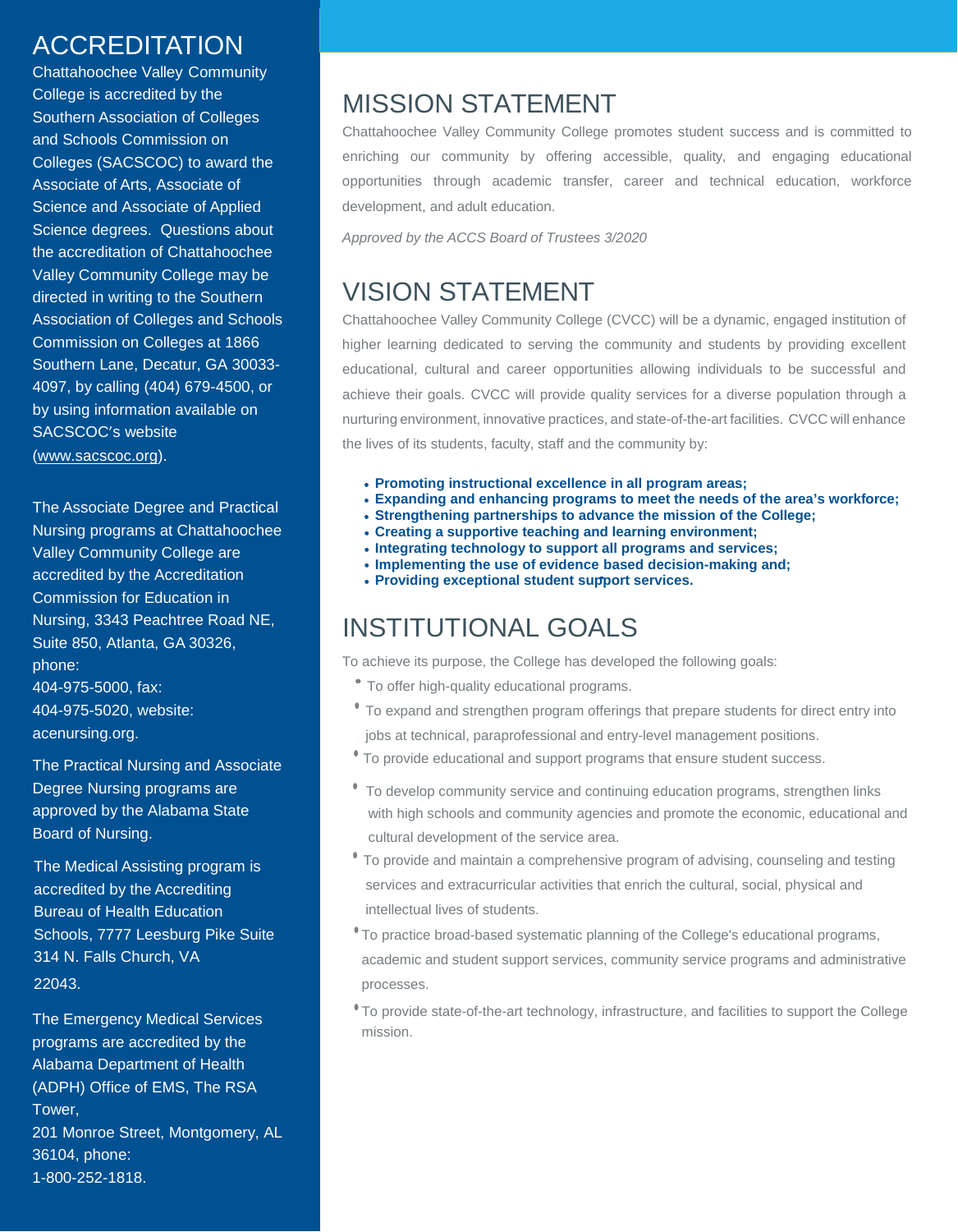### AREAS OF STRATEGIC FOCUS

With an eye to the future, a strong desire for excellence and a staunch dedication to student success, CVCC has embraced the following six Areas of Strategic Focus to guide our work through 2023. Each of the areas has an accompanying expected outcome with targeted strategies that will be used to reach the intended outcomes as well as specific measures to evaluate our success in achieving this plan.

#### **FOCUS I TEACHING AND LEARNING**

**Focus Area Outcome:** CVCC will enable students to succeed in accomplishing their goals by providing quality education and training, as evidenced by data. We will provide supportive teaching and learning environment, accompanied by an effective array of support services.

Implementation of the following action steps related to the classroom experience, student support services, and academic and career planning will enable the College to enhance teaching and learning.

#### **Strategies/Action Plan:**

- 1) Plan and implement professional development focusing on student engagement for faculty and staff (M5)
- 2) Offer collegiate student activities that provide opportunities for student engagement (M5)
- 3) Establish a success program that successfully guidesandsupports students through the educational pipeline (M1, M2, M3, M4, M7)
- 4) Develop an early alert system that enhances student success (M1, M6)
- 5) Broaden awareness of connection between college completion and career opportunities (M3, M5, M8)
- 6) Ensure that learning technology, equipment and furnishings are state of the art (M9)
- 7) Devise flexible, innovative scheduling, and registration practices to remove barriers to **Measures: Measures:**
- completion (M5)
- 8) Deliver student support services in a manner that will simplify the student onboarding process (Admissions, Financial Aid) (M5)
- 9) Establish clear academic pathways based on curriculum designed to help students achieve important learning outcomes (M10, M11)

#### **Measures:**

- 1) At least 50% Retention Rates Fall to Fall
- 2) At least 20% Graduation Rates (*150% IPEDS)*
- 3) Report on Measures of Student Success *(various areas)*
- 4) Transfer or job placement rates remain steady or increase year over year
- 5) At least 90% satisfaction on Student Satisfaction Survey *(engagement, advising, tutoring, etc.)*
- 6) At least 55% Fall/Spring Persistence Rates
- At least 75% course success rate
- 100% STARS use/orientation classes
- 9) At least 90% agree with program delivery on Advisory Council Survey
- 10) At least 75% mastery of program Student Learning Outcomes (SLOs)
- 11) Completion rates on annual AAESAP greater than or equal to state average for MSG among AL community colleges

#### **FOCUS II PUBLIC RELATIONS AND COMMUNITY OUTREACH**

**Focus Area Outcome:** CVCC will broaden the College's footprint by strengthening community awareness of College programs and services.

#### **Strategies/Action Plan:**

- 1) Promote the College in the region through branding (M2, M3, M10)
- 2) Motivate individuals to expand their educational aspirations (M1, M2, M5)
- 3) Lead and facilitate conversations and collaborations to address critical community issues (M6, M9)
- 4) Strengthen alumni relationships (M6, M8, M10)
- 5) Increase dual enrollment opportunities for area high school students (M1)
- 6) Increase awareness of the College through student success stories (M3)
- 7) Enhance relationships with internal (college employees, students) and external stakeholders (legislators, local government, LEAs, Foundation, Business and Industry partners) (M6, M10)
- 8) Increase engagement with community and civic organizations (M6, M8, M9, M10)
- 9) Broaden the College's reach to prospective and current students by making scholarships available to students (M4, M5)
- 10) Enhance the College website and social media presence (M2)
- Enhance media relationships (M2, M3, M10)
- 12) Increase Adult Ed opportunities for community (M7)

- 1) At least 6% increase each year in Annual
- Enrollment Report 2) Social Media analytics through digital marketing year over year comparison *(TV and Radio)*
- 3) Minimum of 4 articles per semester in area
- newspapers and publications 4) At least 5% increase in number of completed admissions applications each fall
- 5) At least 5% increase in number of first time freshmen each fall
- 6) Increase in number of community engagement activities year over year
- 7) At least 10% increase in Adult Ed enrollment each year
- 8) Increase the number of alumni interactions year to year
- 9) College participation in strategic community and civic organizations year to year
- 10) Develop and implement a marketing plan

# **FOCUS III**

**Focus Area Outcome:** Create a culture of excellence in professionalism and customer service delivery.

#### **Strategies/Action Plan:**

- 1) Develop a comprehensive plan to analyze processes to eliminate customer service barriers and clearly define expected customer service standards (M1)
- 2) Foster a culture of excellence by facilitating an ongoing program of professional development for faculty and staff focusing on college processes, procedures, and effective customer service delivery (M1, M2, M3)
- 3) Establish a consistent and expected standard of professionalism (M4)
- 4) Utilize technology to enhance communication with students and employees (M1, M4)
- 5) Provide services to identified clusters of customers based on common needs (veterans, non-traditional, dual enrollment, prospective students, transfer, senior adults, etc.) (M1)
- 6) Utilize customer feedback to enhance service delivery (M1, M2)
- 7) Utilize regular faculty and staff meetings as a tool to reinforce expected standards of customer service (M4, M3)
- 8) Empower employees to resolve customer service issues at the lowest level (M4)

- 1) At least 90% satisfaction on Student Satisfaction Survey *(Financial Aid, Admissions, Business Office, etc.)*
- 2) At least 90% satisfaction on Professional Development Survey
- 3) At least a 2 rating in customer service on employee performance evaluations
- At least 90% satisfaction on Employee Evaluation of College Services

# **CUSTOMER SERVICE**